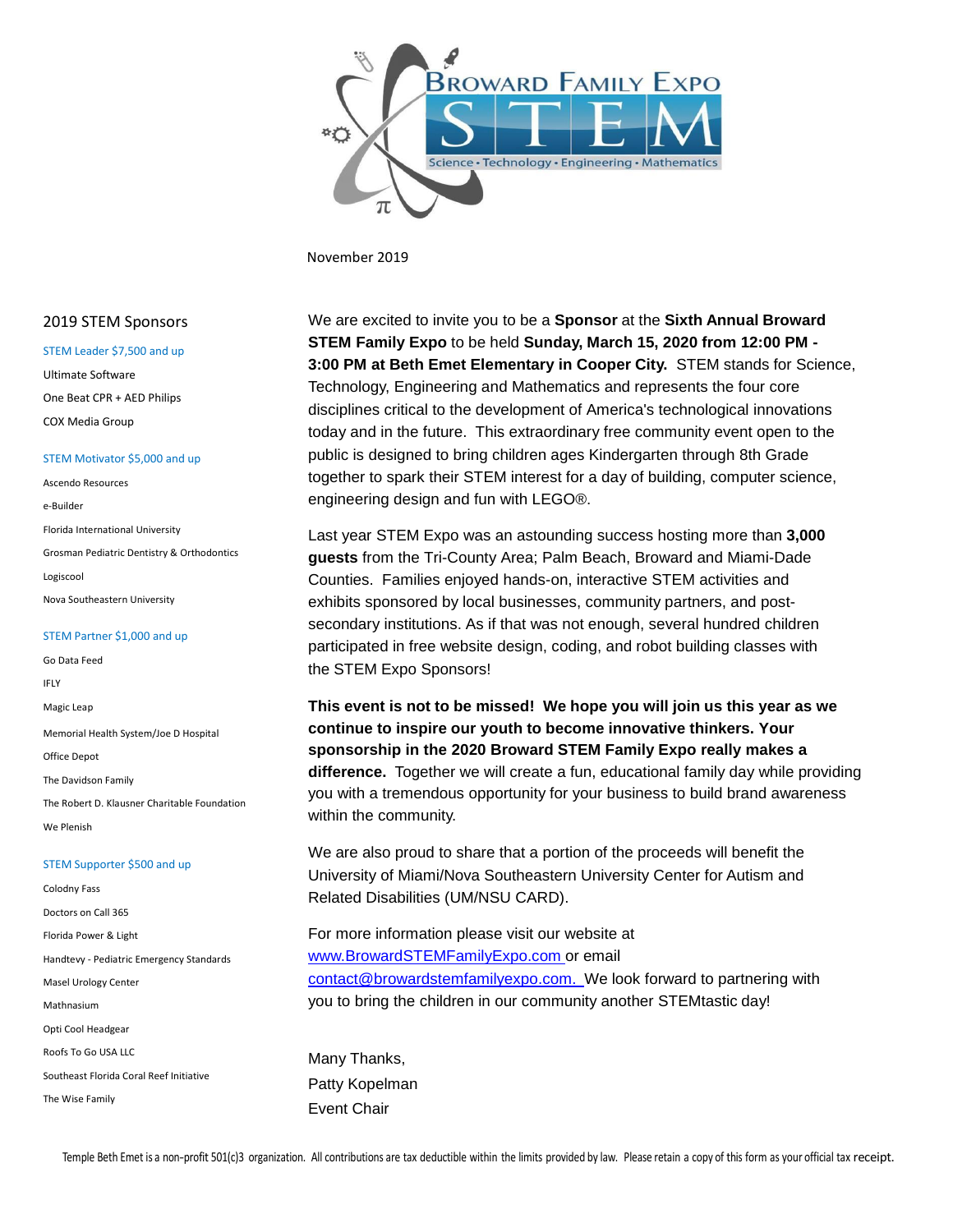

# **SPONSORSHIP LEVELS**

Support our young scientists, technicians, engineers and mathematicians by becoming a sponsor today!

All exhibits are REQUIRED to offer a STEM related activity that is hands-on and interactive to engage all our young minds!

#### **\$10,000 STEM Champion**

Name or Logo placed **prominently** on event marketing, program, website and social media Name and Logo placed **prominently** on STEM Expo marketing video Logo placed **prominently** on Expo volunteer t-shirt and welcome bag Logo placed **prominently** on 10X10 ft step and repeat at event for press opportunities Logo on STEM Champion Board displayed at Expo Exhibitor's Showcase Booth - (2) 8 ft tables at **Prime Location** Materials in Welcome Bag Stage presentation to introduce featured speaker

#### **\$5,000 STEM Leader**

Name or Logo placed **prominently** on event marketing, program, website and social media Logo placed on Expo volunteer t-shirt and welcome bag Logo on 10X10 ft step and repeat at event for press opportunities Logo on STEM Leader Board displayed at Expo Exhibitor's Showcase Booth - (2) 8 ft tables at **Prime Location** Materials in Welcome Bag Three-minute stage presentation

#### **\$2,500 STEM Motivator**

Name or Logo on invitation letter, event marketing, website and social media Logo placed on Welcome bag Logo on STEM Motivator Board displayed at Expo Exhibitor's Showcase Booth - (1) 8 ft table Materials in Welcome Bag

#### **\$1000 STEM Partner**

Name or Logo on invitation letter, event marketing, website and social media Name on STEM Partner Board displayed at Expo Exhibitor's Showcase Booth - (1) 8 ft table Materials in Welcome Bag

#### **\$500 STEM Supporter**

Exhibitor's Showcase Booth - (1) 8 ft table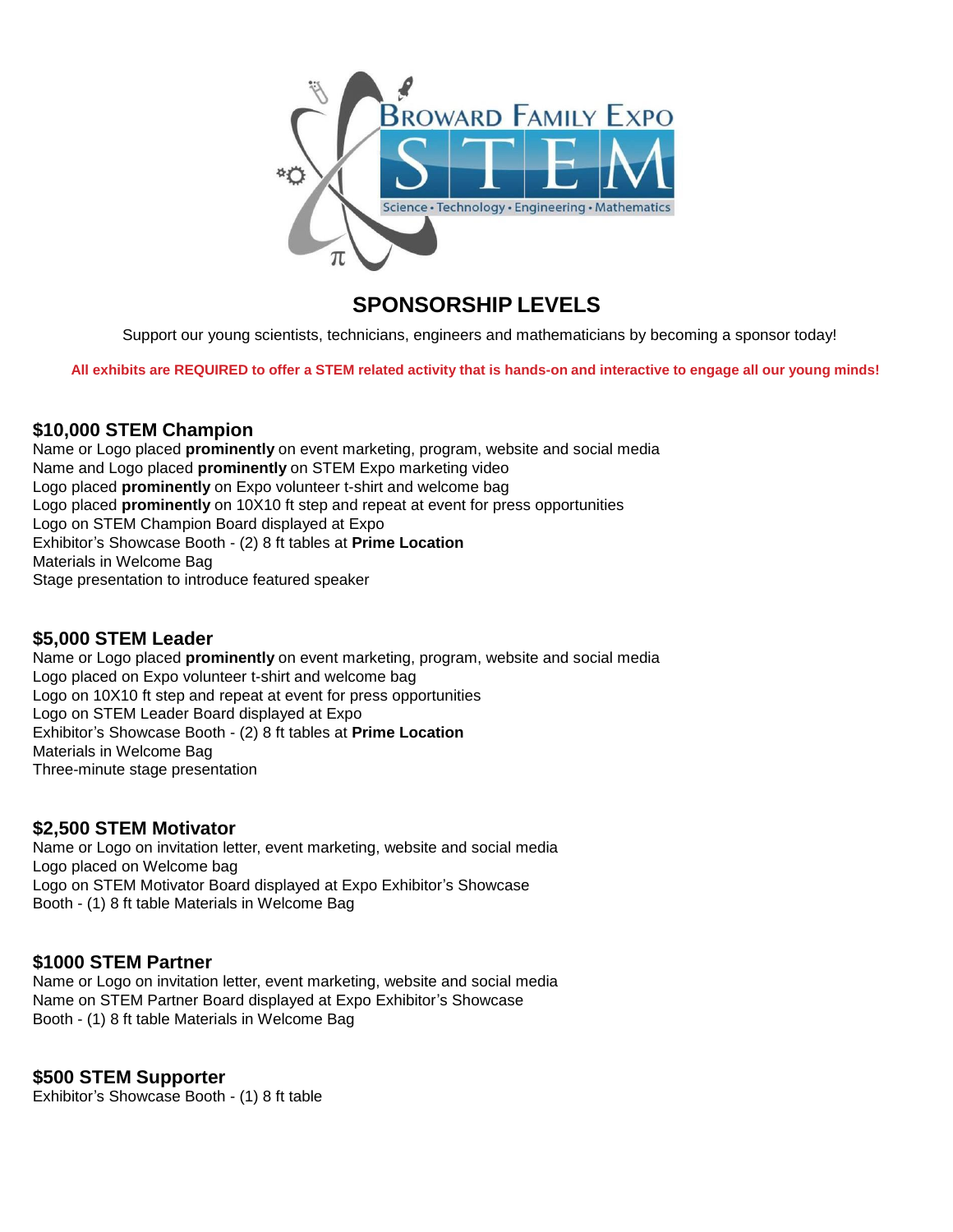

# Sponsor Registration Form

**Sunday, March 15, 2020 4807 South Flamingo Rd, Cooper City, FL 33330 12:00-3:00PM www.BrowardSTEMFamilyExpo.com**

 **Please register by the deadline to be included in printed materials: Friday, February 28, 2020**

# **I would like to register to be a:**

- STEM CHAMPION [\$10000]
- **STEM LEADER [\$5000]**
- STEM MOTIVATOR [\$2500]
- STEM PARTNER [\$1000]
- STEM SUPPORTER [\$500]

# **PLEASE ANSWER THE FOLLOWING QUESTIONS:**

**Do you need electric specifically for exhibit to function? Yes / No (please circle one)** 

**Do you need WIFI specifically for exhibit to function? Yes / No (please circle one)**

**Do you need a tablecloth? Yes / No (Please circle one)**

\*\* PLEASE NOTE: If you do not have a company tablecloth, one will be provided. The table is 8 feet long.

**Please email a high-resolution logo to: contact@browardstemfamilyexpo.com**

# **BUSINESS / ORGANIZATION INFORMATION:**

|  |  | Contact Person: National Contact Person: National Contact Person: National Contact Person: National Contact Person: |  |
|--|--|---------------------------------------------------------------------------------------------------------------------|--|
|  |  |                                                                                                                     |  |
|  |  |                                                                                                                     |  |
|  |  |                                                                                                                     |  |
|  |  | State: <u>Zip Code:</u> 2ip Code:                                                                                   |  |